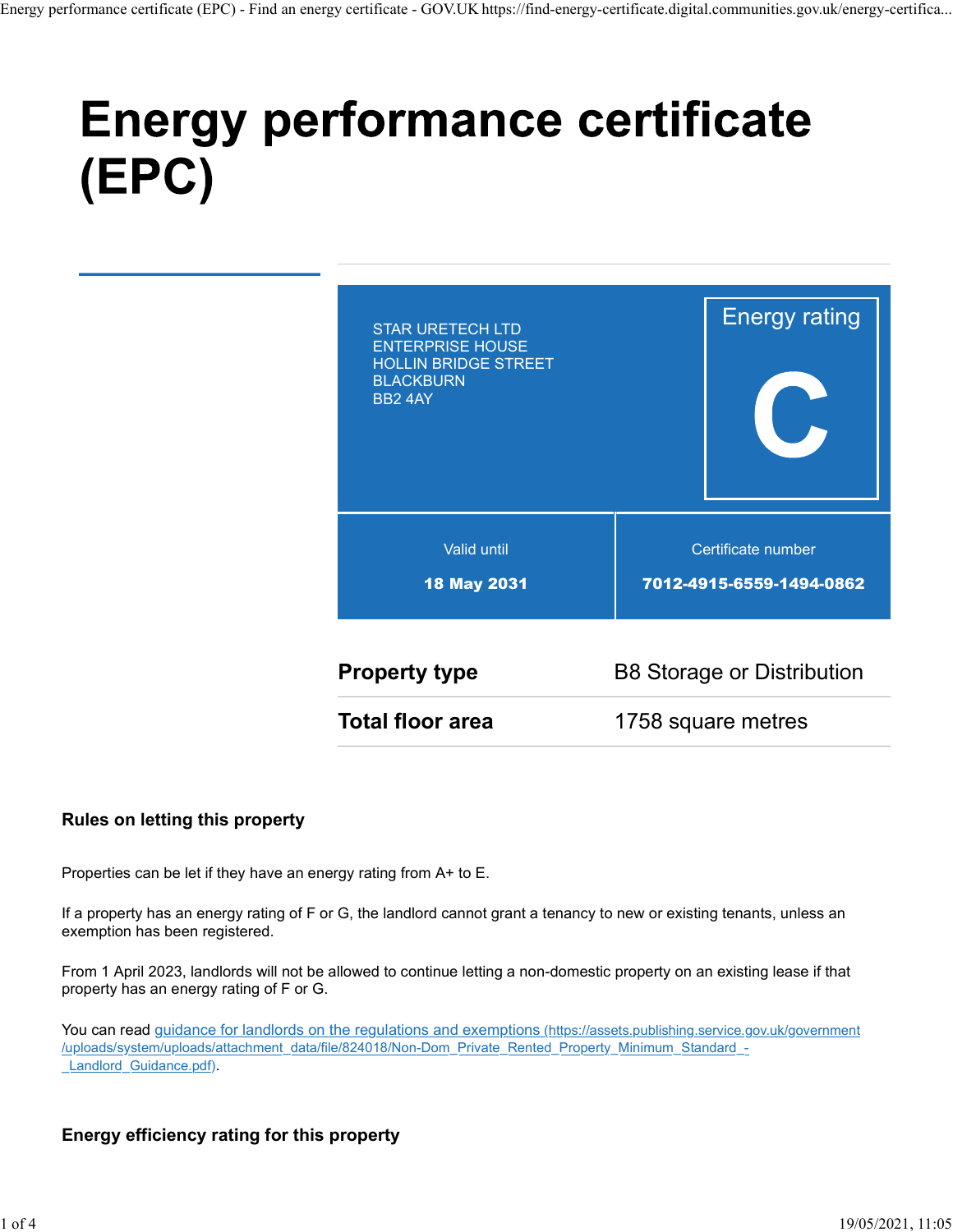This property's current energy rating is C.



Properties are given a rating from A+ (most efficient) to G (least efficient).

Properties are also given a score. The larger the number, the more carbon dioxide (CO2) your property is likely to emit.

#### How this property compares to others

Properties similar to this one could have ratings:

## If newly built

If typical of the existing stock

Breakdown of this property's energy performance

## Main heating fuel **Main Accord Ratural Gas**

27 | B

79 | D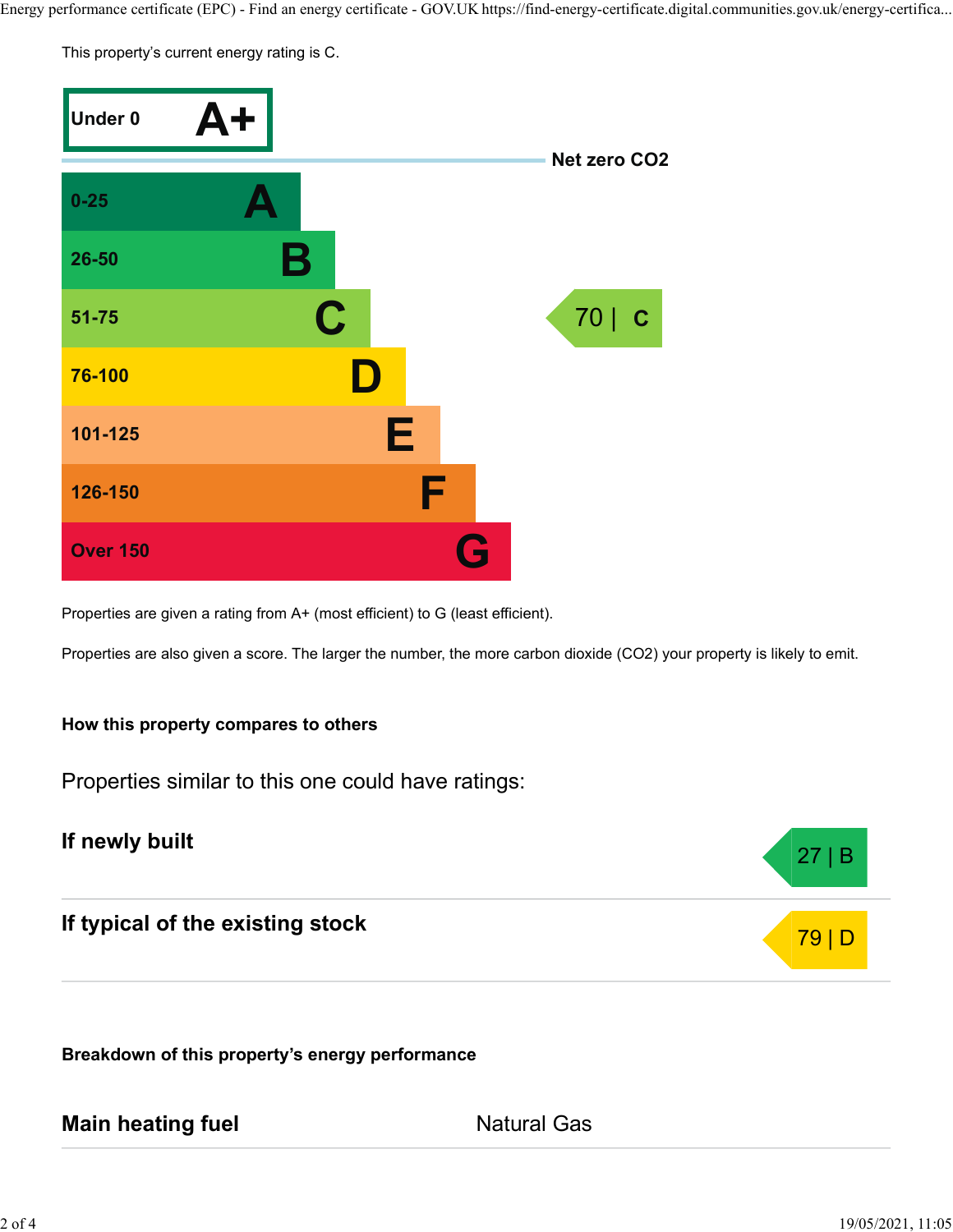|                                                      | Energy performance certificate (EPC) - Find an energy certificate - GOV.UK https://find-energy-certificate.digital.communities.gov.uk/energy-certifica |
|------------------------------------------------------|--------------------------------------------------------------------------------------------------------------------------------------------------------|
| <b>Building environment</b>                          | <b>Heating and Natural Ventilation</b>                                                                                                                 |
| <b>Assessment level</b>                              | 3                                                                                                                                                      |
| <b>Building emission rate (kgCO2/m2</b><br>per year) | 42.81                                                                                                                                                  |

## ▶ What is primary energy use?

#### Recommendation report

Guidance on improving the energy performance of this property can be found in the recommendation report (/energy-certificate/4459-2851-8272-4709-4718).

#### Contacting the assessor and accreditation scheme

This EPC was created by a qualified energy assessor.

If you are unhappy about your property's energy assessment or certificate, you can complain to the assessor directly.

If you are still unhappy after contacting the assessor, you should contact the assessor's accreditation scheme.

Accreditation schemes are appointed by the government to ensure that assessors are qualified to carry out EPC assessments.

# Assessor contact details

| Assessor's name  | <b>Guy Shorrock</b>        |
|------------------|----------------------------|
| <b>Telephone</b> | 01254774943                |
| <b>Email</b>     | guy@aldrocksurveyors.co.uk |

# Accreditation scheme contact details

**Stroma Certification Ltd**